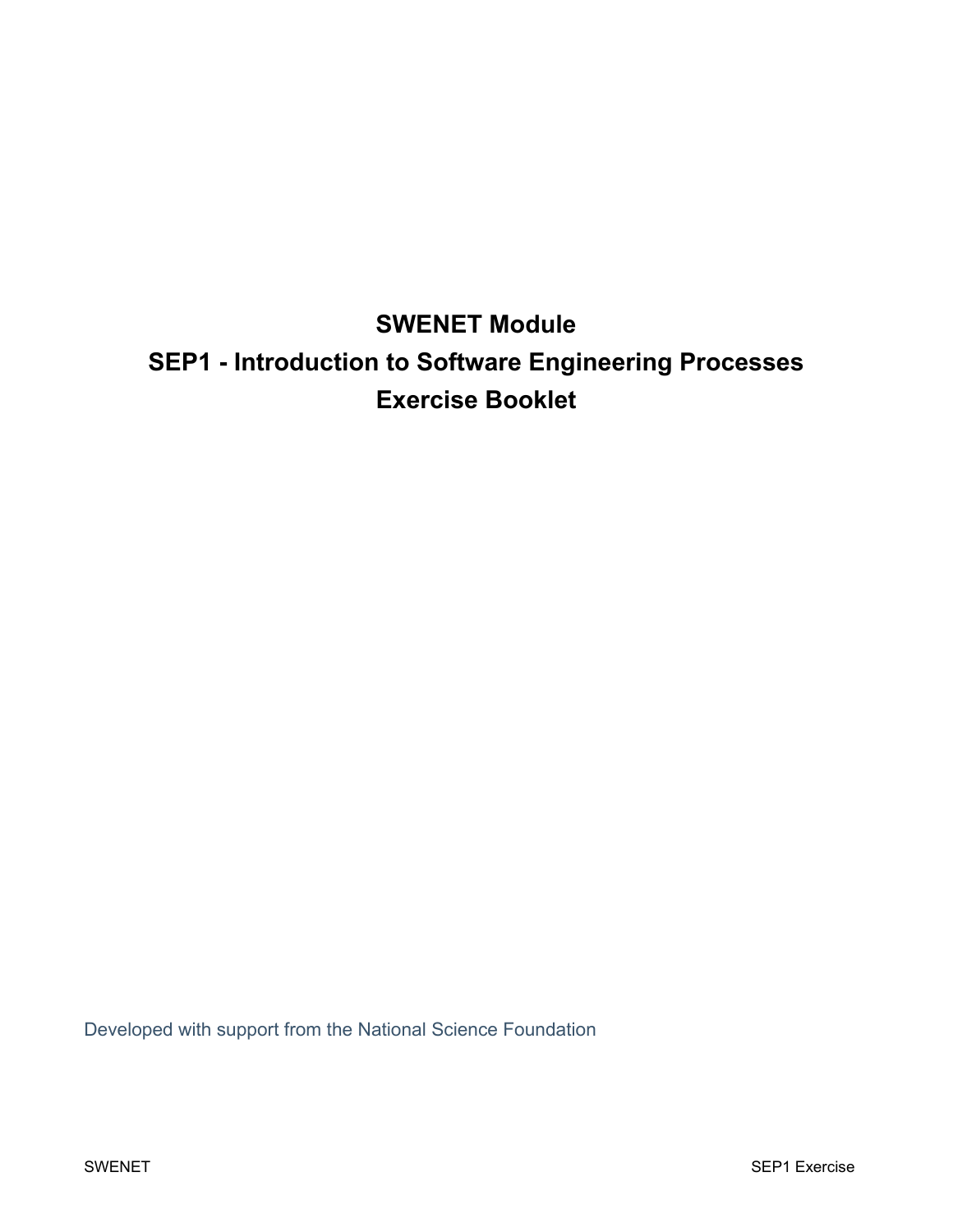## **Table of Contents**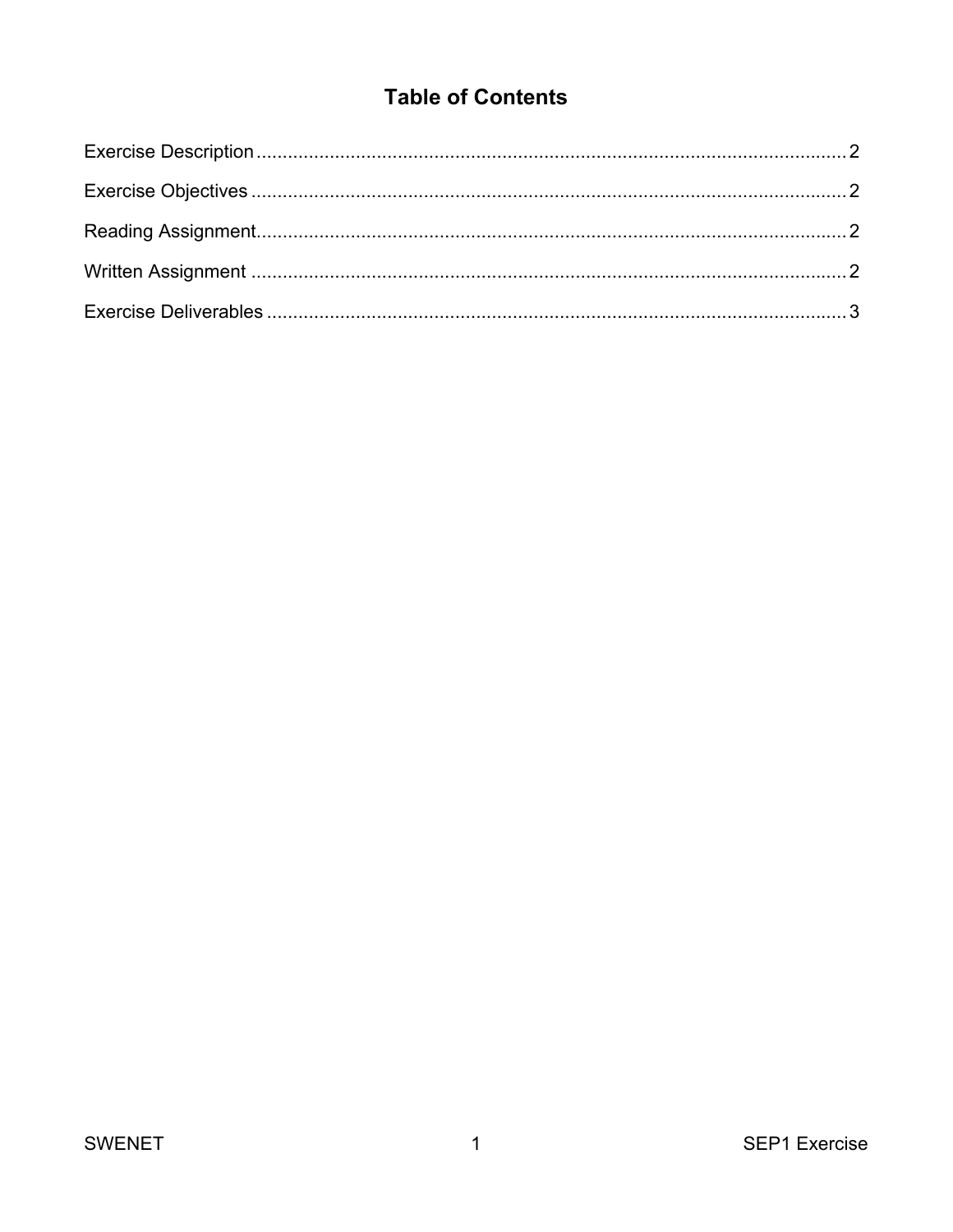### **Exercise: Introduction to Software Engineering Processes**

#### **Exercise Description**

The exercise involves complete a reading assignment about software engineering processes and providing written responses to a set of questions related to the reading.

#### **Exercise Objectives**

Students completing these exercises will be able to:

- Discuss the term "software process", citing examples of different software processes and their use.
- \* Describe the value of software processes in software development and the central issues with their implementation and use.
- \* Define a simple process for a common activity with which students have experience.

#### **Reading Assignment**

- 1. Read the below material:
	- a. Brooks, F. P., The Mythical Man Month, Chapter 2: "The Mythical Man Month", pp. 13-26, Addison-Wesley, 1999.
	- b. Ferguson, P., Humphrey, W., Khajenoori, S., Macke, S., and Matvya, A. "Introducing the Personal Software Process: Three Industry Case Studies," Computer, pp. 24-31, May 1997.
	- c. Fleming, R., "A Fresh Perspective on Old Problems", IEEE Software, pp 106- 113, January 1999.
	- d. Highsmith, J. and Cockburn, A., "Agile Development: The Business of Innovation", pp. 120-122, Computer, September 2001.
	- e. Paulk, M., "Extreme Programming from a CMM Perspective", IEEE Software, pp. 19-26, November 2001.
	- f. Webb, D. and Humphrey, W. S., "Using the TSP on the TaskView Project", CrossTalk, Journal of Defense Software Engineering, pp. 3-10, February 1999. (http://www.stsc.hill.af.mil/crosstalk/)

#### **Written Assignment**

1. In your own words, describe what the term "software process" means.